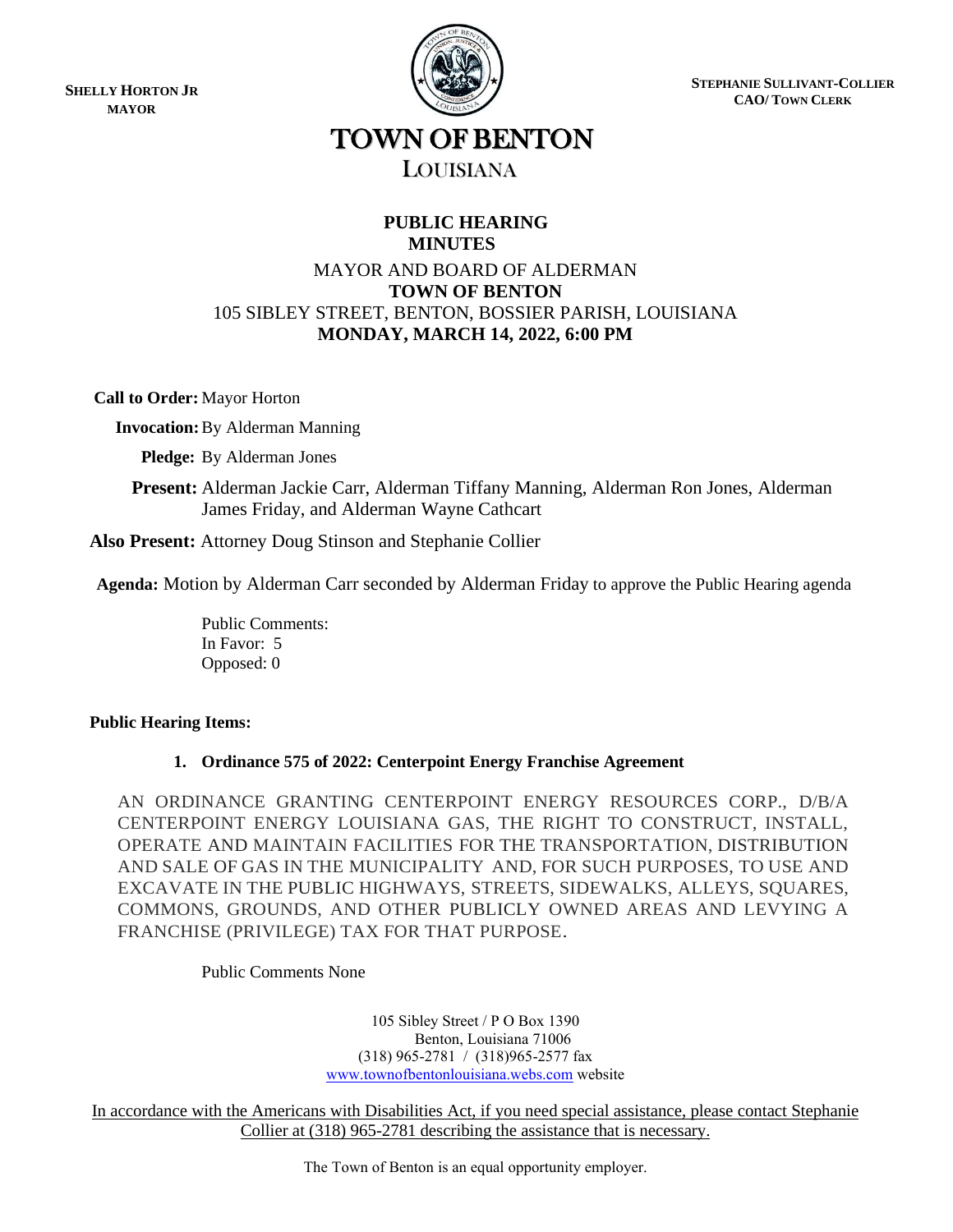# **Adjourn:**

Motion by Alderman Cathcart seconded by Alderman Jones to adjourn In Favor 5 Opposed 0

> 105 Sibley Street / P O Box 1390 Benton, Louisiana 71006 (318) 965-2781 / (318)965-2577 fax [www.townofbentonlouisiana.webs.com](http://www.townofbentonlouisiana.webs.com/) website

In accordance with the Americans with Disabilities Act, if you need special assistance, please contact Stephanie Collier at (318) 965-2781 describing the assistance that is necessary.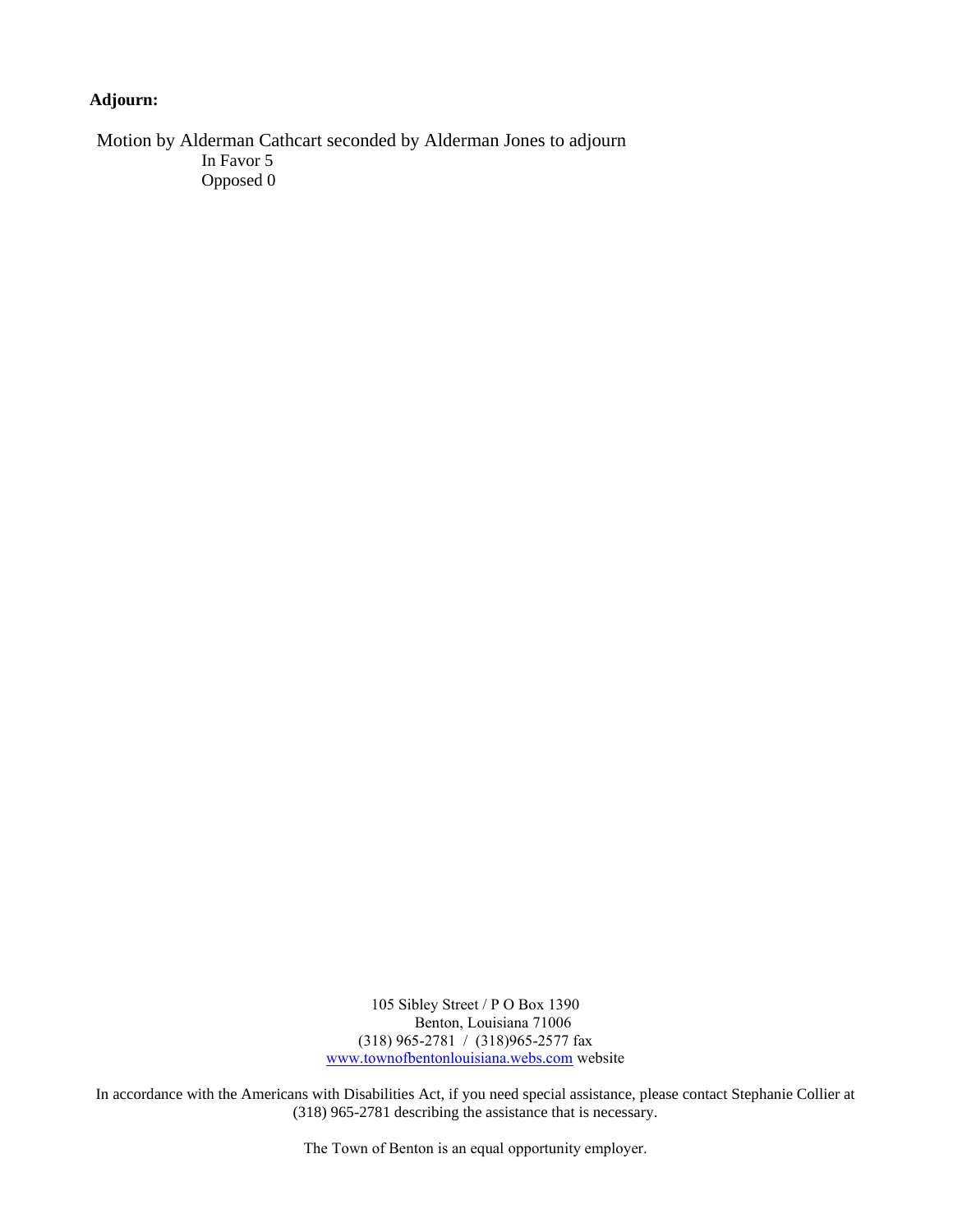# **REGULAR SESSION MINUTES** MAYOR AND BOARD OF ALDERMAN **TOWN OF BENTON** 105 SIBLEY STREET, BENTON, BOSSIER PARISH, LOUISIANA **MONDAY, MARCH 14, 2022, 6:00 PM**

## **Call to Order:** Mayor Horton

 **Agenda:** Motion by Alderman Friday seconded by Alderman Manning to approve the agenda Mayor Horton: Remove item 3 Public Comments: None Ayes: Alderman Jackie Carr, Alderman Tiffany Manning, Alderman Ron Jones, Alderman James Friday, and Alderman Wayne Cathcart Nays: None Abstain: None Absent: None

 **Minutes:** Motion by Alderman Jones seconded by Alderman Carr to approve the February Meeting **Minutes** 

> Public Comments: None In Favor: 5 Opposed: 0

## **Old Business:**

## **1. Ordinance 575 of 2022: Centerpoint Energy Franchise Agreement FINAL VOTE**

AN ORDINANCE GRANTING CENTERPOINT ENERGY RESOURCES CORP., D/B/A CENTERPOINT ENERGY LOUISIANA GAS, THE RIGHT TO CONSTRUCT, INSTALL, OPERATE AND MAINTAIN FACILITIES FOR THE TRANSPORTATION, DISTRIBUTION AND SALE OF GAS IN THE MUNICIPALITY AND, FOR SUCH PURPOSES, TO USE AND EXCAVATE IN THE PUBLIC HIGHWAYS, STREETS, SIDEWALKS, ALLEYS, SQUARES, COMMONS, GROUNDS, AND OTHER PUBLICLY OWNED AREAS AND LEVYING A FRANCHISE (PRIVILEGE) TAX FOR THAT PURPOSE.

> 105 Sibley Street / P O Box 1390 Benton, Louisiana 71006 (318) 965-2781 / (318)965-2577 fax [www.townofbentonlouisiana.webs.com](http://www.townofbentonlouisiana.webs.com/) website

In accordance with the Americans with Disabilities Act, if you need special assistance, please contact Stephanie Collier at (318) 965-2781 describing the assistance that is necessary.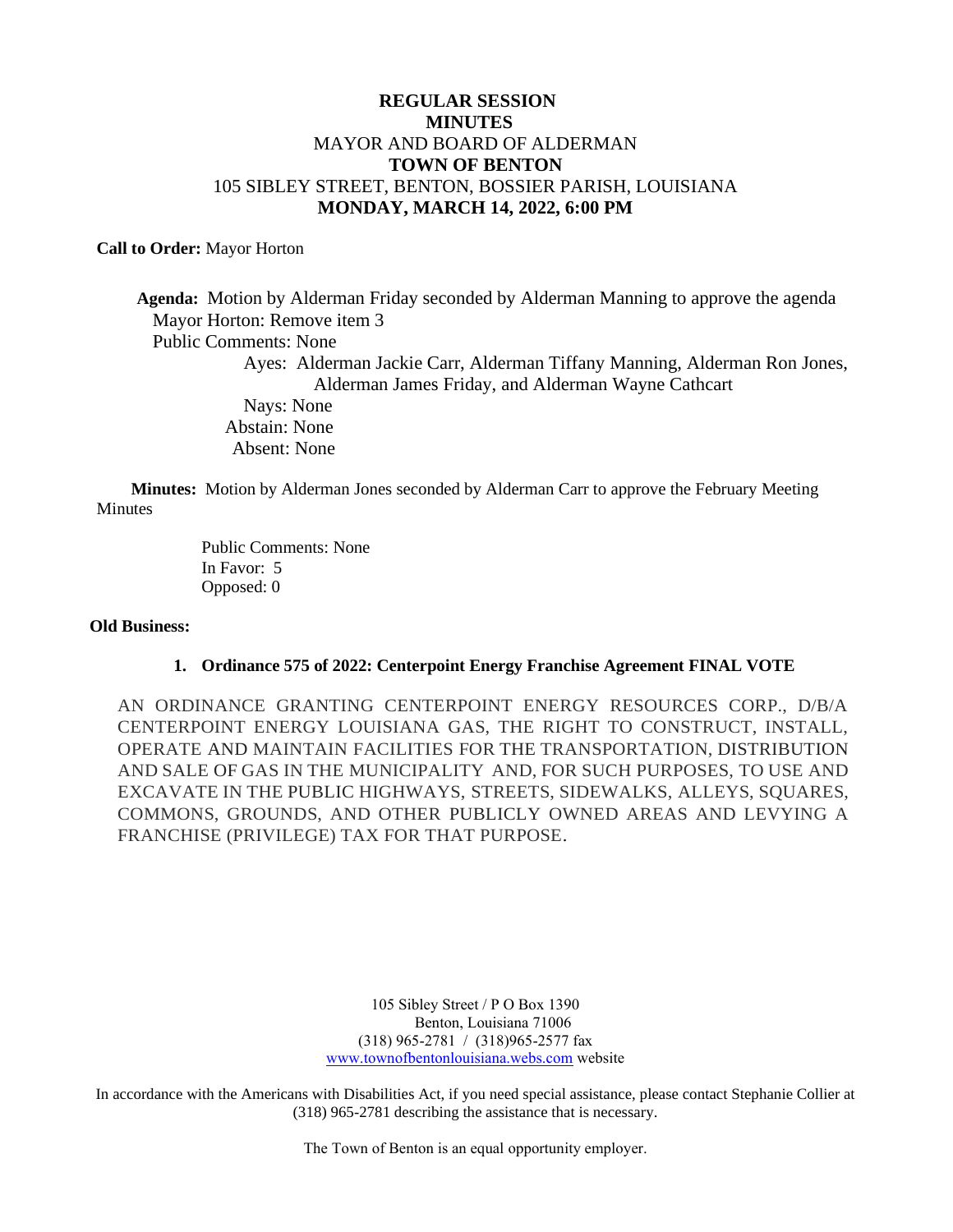Motion by Alderman Cathcart seconded by Alderman Manning to adopt Ordinance 575

Public Comments: None

 Ayes: Alderman Jackie Carr, Alderman Tiffany Manning, Alderman Ron Jones, Alderman James Friday, and Alderman Wayne Cathcart Nays: None Abstain: None Absent: None

# **New Business:**

**1. Resolution 5 the Lost River Pre Construction Plat:**

# RESOLUTION 5 OF 2022 LOST RIVER SOUTH UNIT No. 1

WHEREAS the Town of Benton does hereby accept the final plat or Lost River South Unit 1, approved as a final plat under the MPC's regulations and procedures by the Benton-Parish Metropolitan Planning Commission (the "MPC") at its regular meeting of March 7, 2022 by a unanimous vote.

WHEREAS the Developer has completed all infrastructure and has been accepted by Resolution dated February 14, 2022, by the Town.

NOW THEREFORE BE IT RESOLVED that no lots may be sold and no building permits issued until the final plat is signed by the Mayor and recorded with the Bossier Parish Clerk of Court.

Resolution was read in full and adopted on the 14<sup>th</sup> day of March 2022 by the following vote:

Motion by Alderman Cathcart seconded by Alderman Carr to adopt resolution 5

Public Comments: None

 Ayes: Alderman Jackie Carr, Alderman Tiffany Manning, Alderman Ron Jones, Alderman James Friday, and Alderman Wayne Cathcart

 Nays: None Abstain: None Absent: None

> 105 Sibley Street / P O Box 1390 Benton, Louisiana 71006 (318) 965-2781 / (318)965-2577 fax [www.townofbentonlouisiana.webs.com](http://www.townofbentonlouisiana.webs.com/) website

In accordance with the Americans with Disabilities Act, if you need special assistance, please contact Stephanie Collier at (318) 965-2781 describing the assistance that is necessary.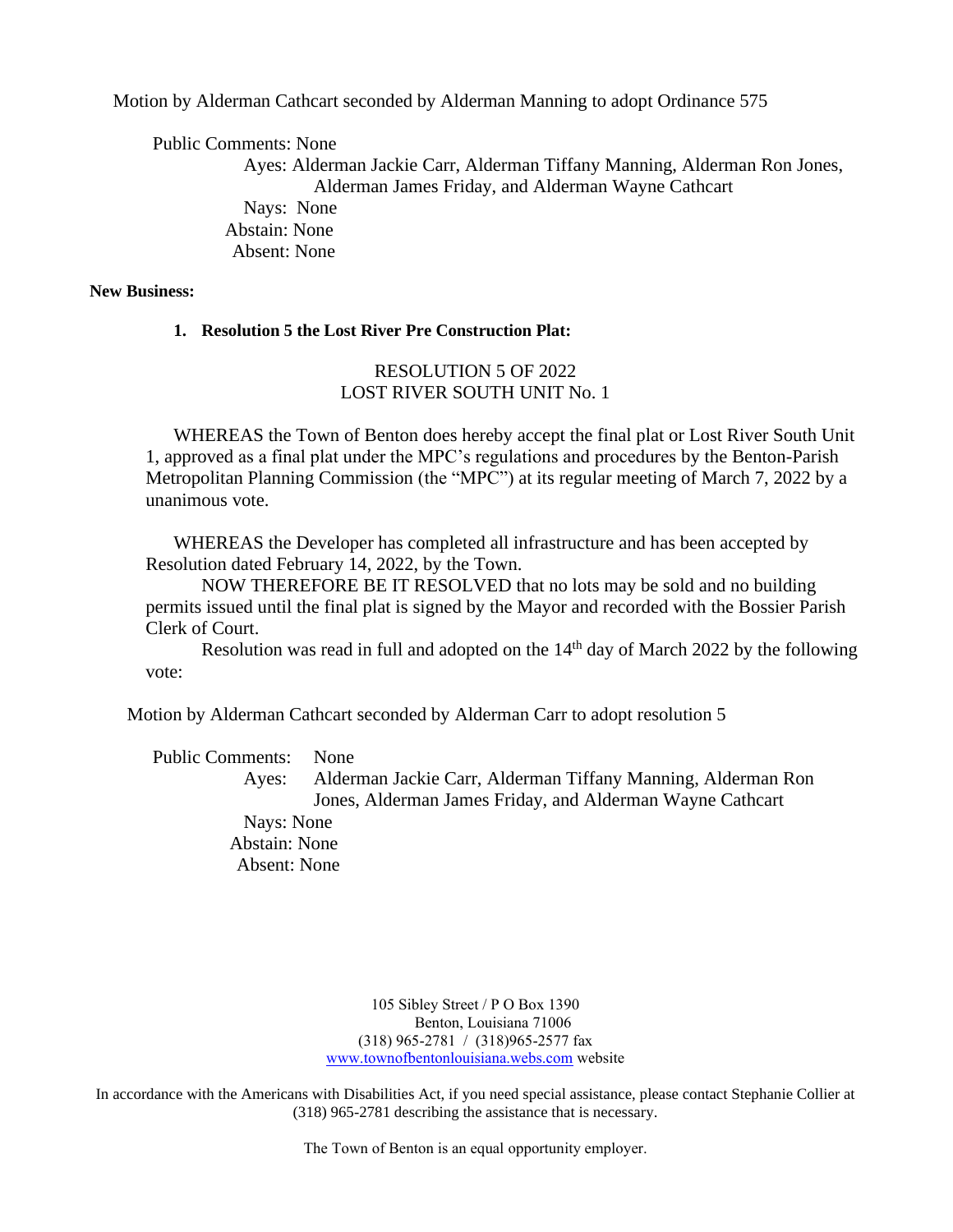## **2. Appointment to the Benton Parish MPC Board of Adjustments:**

Motion by Alderman Cathcart seconded by Alderman Friday to appoint Andy Modica to the Benton Parish MPC Board of Adjustments

Public Comments: None

 Ayes: Alderman Jackie Carr, Alderman Tiffany Manning, Alderman Ron Jones, Alderman James Friday, and Alderman Wayne Cathcart

 Nays: None Abstain: None Absent: None

## **3. Discussion and requesting approval of SBA Lease Agreement Renewal: Removed**

Motion/Second Public Comments Roll Call Vote:

## **4. Requesting approval of beer permit renewal for Brookshires:**

Motion by Alderman Jones seconded by Alderman Carr to approve Public Comments None In Favor 5 Opposed 0

## **5. 2022 Street Improvement Project status (Capital Outlay Funds):**

Mayor Horton updated council on the street repairs project. He stated that all of the repairs have been made and the total price was just under the amount we were awarded in capital outlay funds.

Public Comments None

105 Sibley Street / P O Box 1390 Benton, Louisiana 71006 (318) 965-2781 / (318)965-2577 fax [www.townofbentonlouisiana.webs.com](http://www.townofbentonlouisiana.webs.com/) website

In accordance with the Americans with Disabilities Act, if you need special assistance, please contact Stephanie Collier at (318) 965-2781 describing the assistance that is necessary.